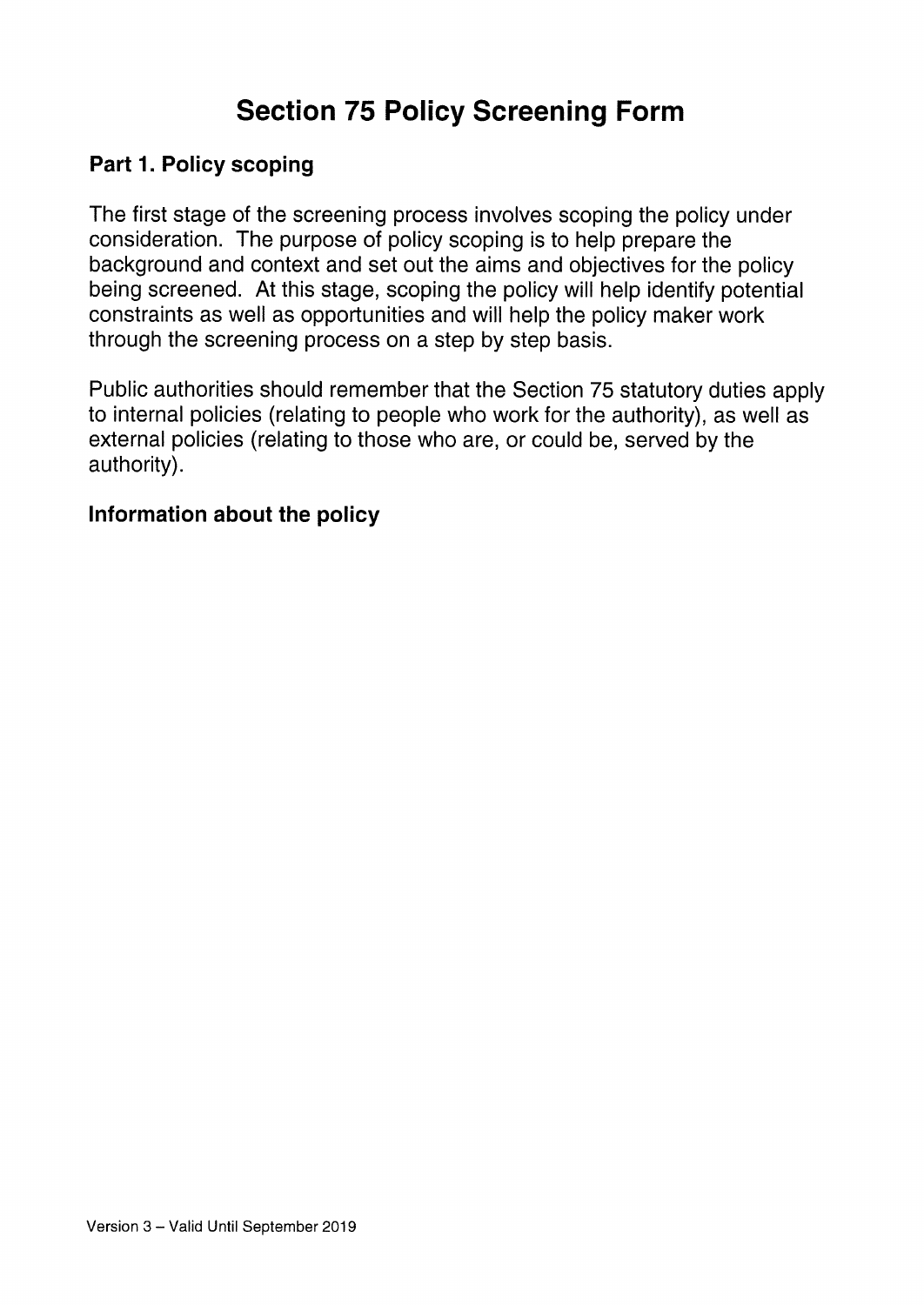Name of the policy NI Connections Initiative

Is this an existing, revised or a new policy? **Revised** 

What is it trying to achieve? (intended aims/outcomes)

Relaunched in November 2018, NI Connections is a global initiative to engage with the Northern Irish diaspora overseas to help attract opportunities with the potential to impact positively on the NI economy. Its audience/target market is essentially external to Northern Ireland.

In promoting Northern Ireland as a great place to visit, live, work, study, invest & do business, NI Connections collaborates with a wide range of economic development stakeholders across Northern Ireland to showcase the region through its digital channels and in-market international activities.

The NI Connections partner forum (an informal vehicle for updates/discussions on diaspora engagement plans) embraces a wide cross section of bodies that share the NIC interest of leveraging the strengths of the NI diaspora in pursuit of economic prosperity opportunities. It includes representatives from the education sector, industry, tourism bodies, local councils etc.

Are there any Section 75 categories which might be expected to benefit from the intended policy? If so, explain how. No particular groups are expected to benefit.

Who initiated or wrote the policy? Anne Beggs - Head of NIC

Who owns and who implements the policy? **International Business Group** 

## Implementation factors

Version <sup>2</sup> — Valid Until September 2020 2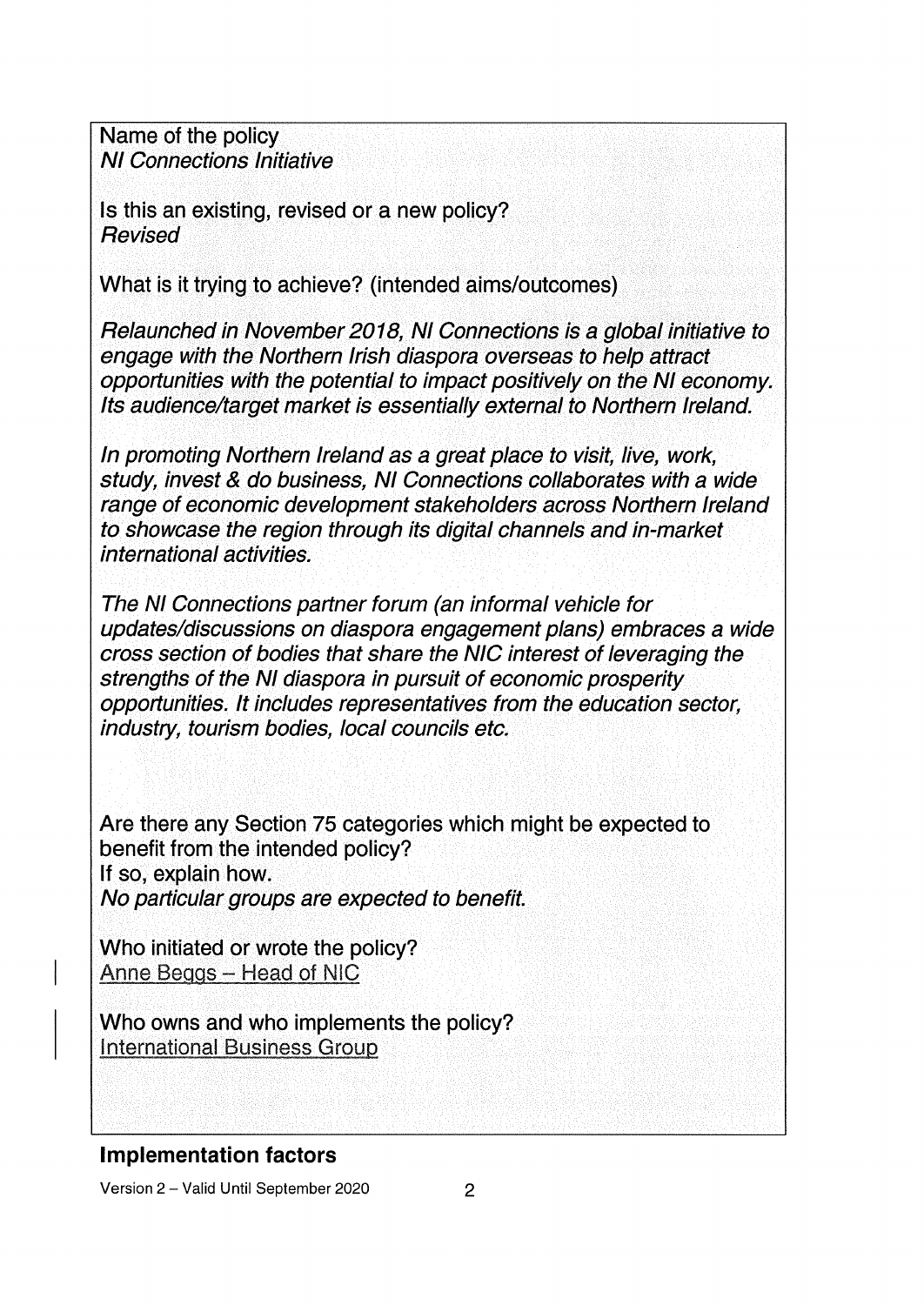Are there any factors which could contribute to/detract from the intended aim/outcome of the policy/decision?

If yes, are they

| financial |  |
|-----------|--|
|           |  |

legislative

H other, please specify

## Main stakeholders affected

Who are the internal and external stakeholders (actual or potential) that the policy will impact upon?

|    | staff                               |
|----|-------------------------------------|
| H  | service users                       |
| R  | other public sector organisations X |
| H  | voluntary/community/trade unions    |
| Z. | other, please specify               |

# Other policies with a bearing on this policy

• what are they? Corporate plan/international strategy

• who owns them? Invest NI/international div

# Available evidence

Version 2 – Valid Until September 2020 3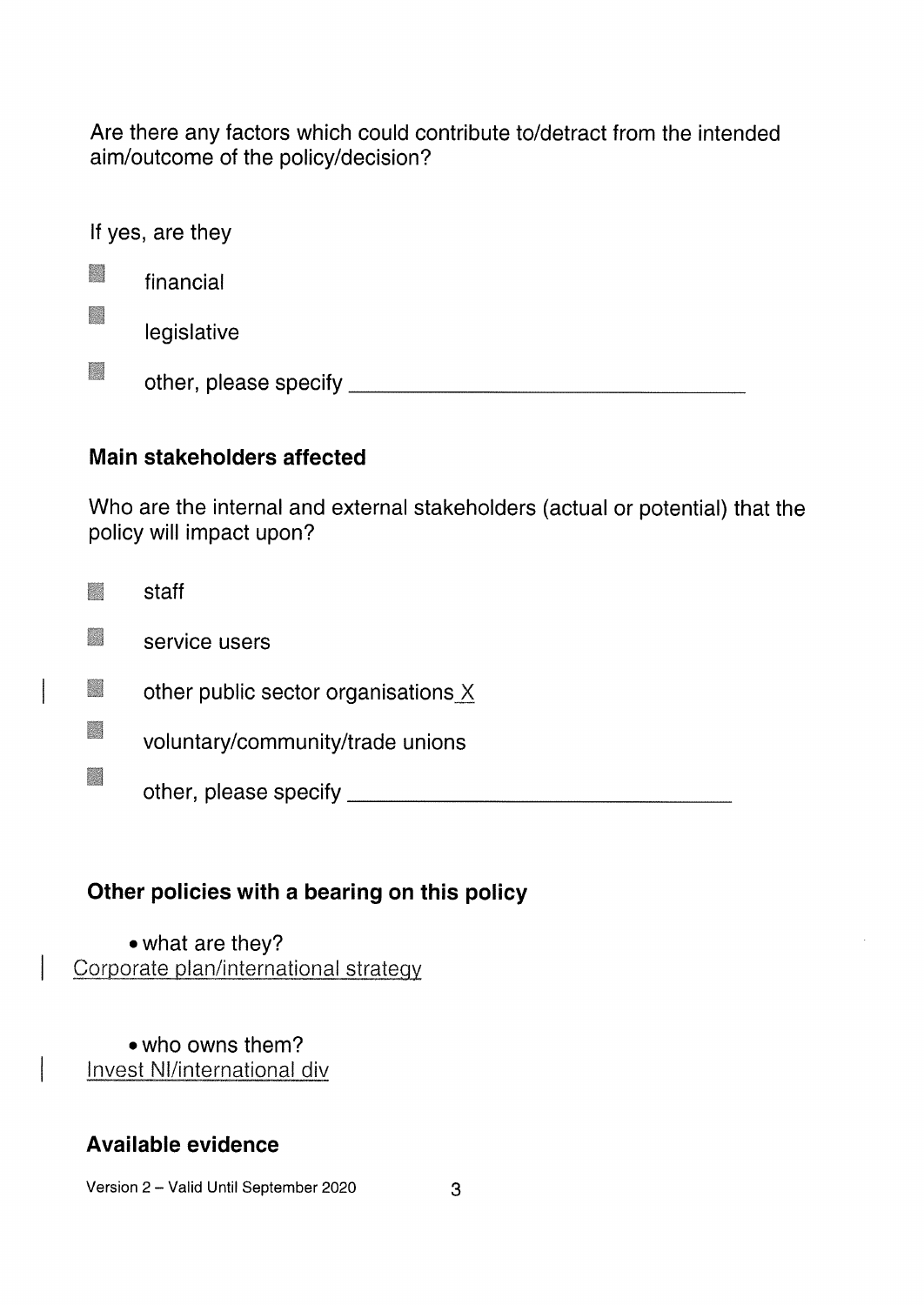Evidence to help inform the screening process may take many forms. Public authorities should ensure that their screening decision is informed by relevant data.

What evidence/information (both qualitative and quantitative) have you gathered to inform this policy? Specify details for each of the Section 75 categories.

| <b>Section 75</b><br>category | <b>Details of evidence/information</b>                                                                                                                      |
|-------------------------------|-------------------------------------------------------------------------------------------------------------------------------------------------------------|
|                               | This policy relates to the N Ireland diaspora, living internationally,<br>and as such we have no specific information relating to Section 75<br>categories. |

#### Needs, experiences and priorities

Taking into account the information referred to above, what are the different needs, experiences and priorities of each of the following categories, in relation to the particular policy/decision? Specify details for each of the Section 75 categories

| <b>Section 75</b><br>category | <b>Details of needs/experiences/priorities</b>                              |
|-------------------------------|-----------------------------------------------------------------------------|
| Religious<br>belief           | No particular needs are anticipated given the nature<br>of this initiative. |
| <b>Political</b><br>opinion   | No particular needs are anticipated given the nature<br>of this initiative. |
| <b>Racial group</b>           | No particular needs are anticipated given the nature<br>of this initiative. |
| Age                           | No particular needs are anticipated given the nature<br>of this initiative. |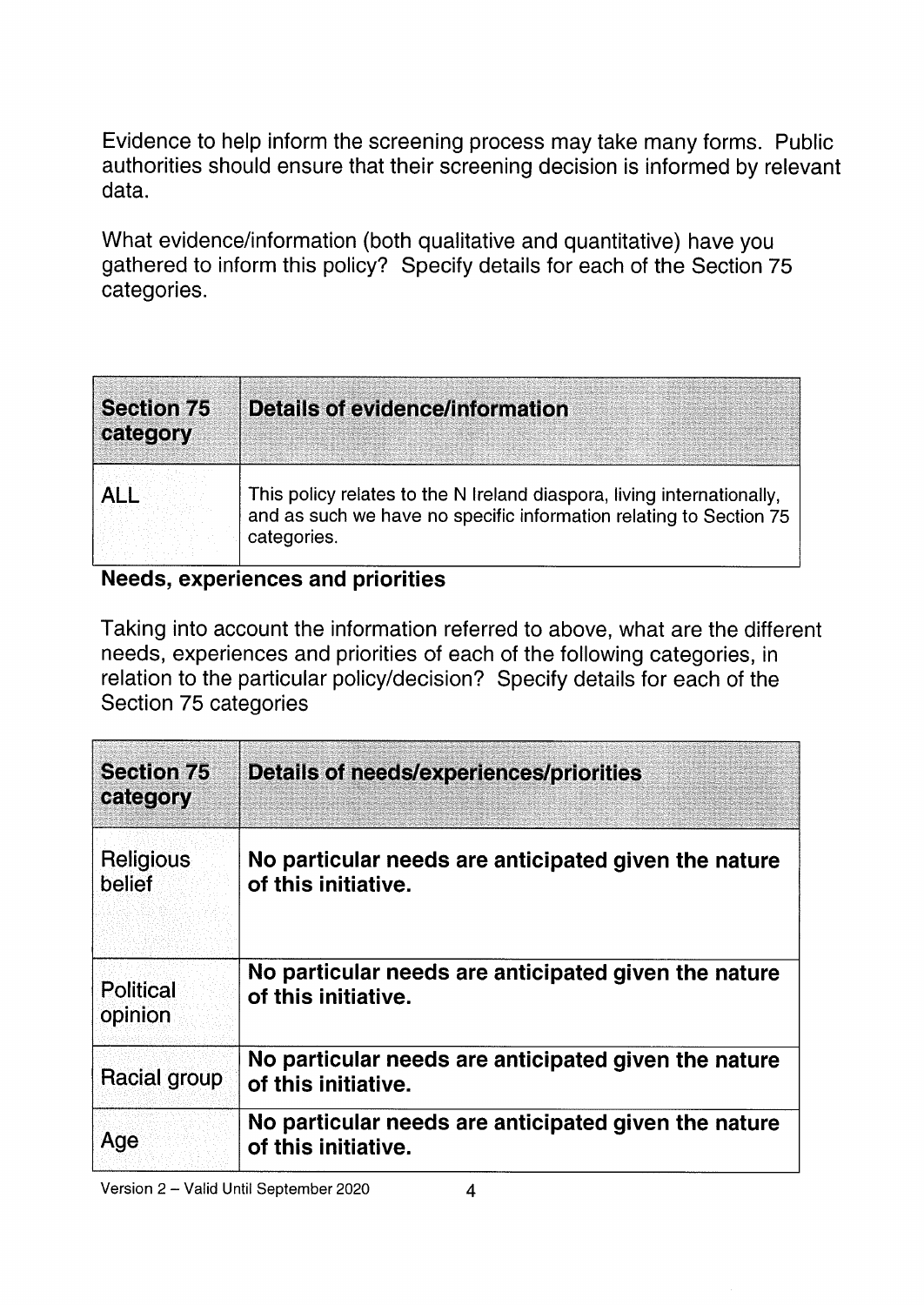| <b>Marital status</b>         | No particular needs are anticipated given the nature<br>of this initiative.                                                                                 |
|-------------------------------|-------------------------------------------------------------------------------------------------------------------------------------------------------------|
| Sexual<br>orientation         | No particular needs are anticipated given the nature<br>of this initiative.                                                                                 |
| Men and<br>women<br>generally | No particular needs are anticipated given the nature<br>of this initiative.                                                                                 |
| <b>Disability</b>             | No particular needs are anticipated given the nature<br>of this initiative, however all requests for relevant<br>reasonable adjustments will be considered. |
| Dependants                    | No particular needs are anticipated given the nature<br>of this initiative.                                                                                 |

# Part 2. Screening questions

## Introduction

In making a decision as to whether or not there is a need to carry out an equality impact assessment, the public authority should consider its answers to the questions 1-4 which are given on pages 66-68 of this Guide.

If the public authority's conclusion is **none** in respect of all of the Section 75 equality of opportunity and/or good relations categories, then the public authority may decide to screen the policy out. If a policy is 'screened out' as having no relevance to equality of opportunity or good relations, a public authority should give details of the reasons for the decision taken.

If the public authority's conclusion is **major** in respect of one or more of the Section 75 equality of opportunity and/or good relations categories, then consideration should be given to subjecting the policy to the equality impact assessment procedure.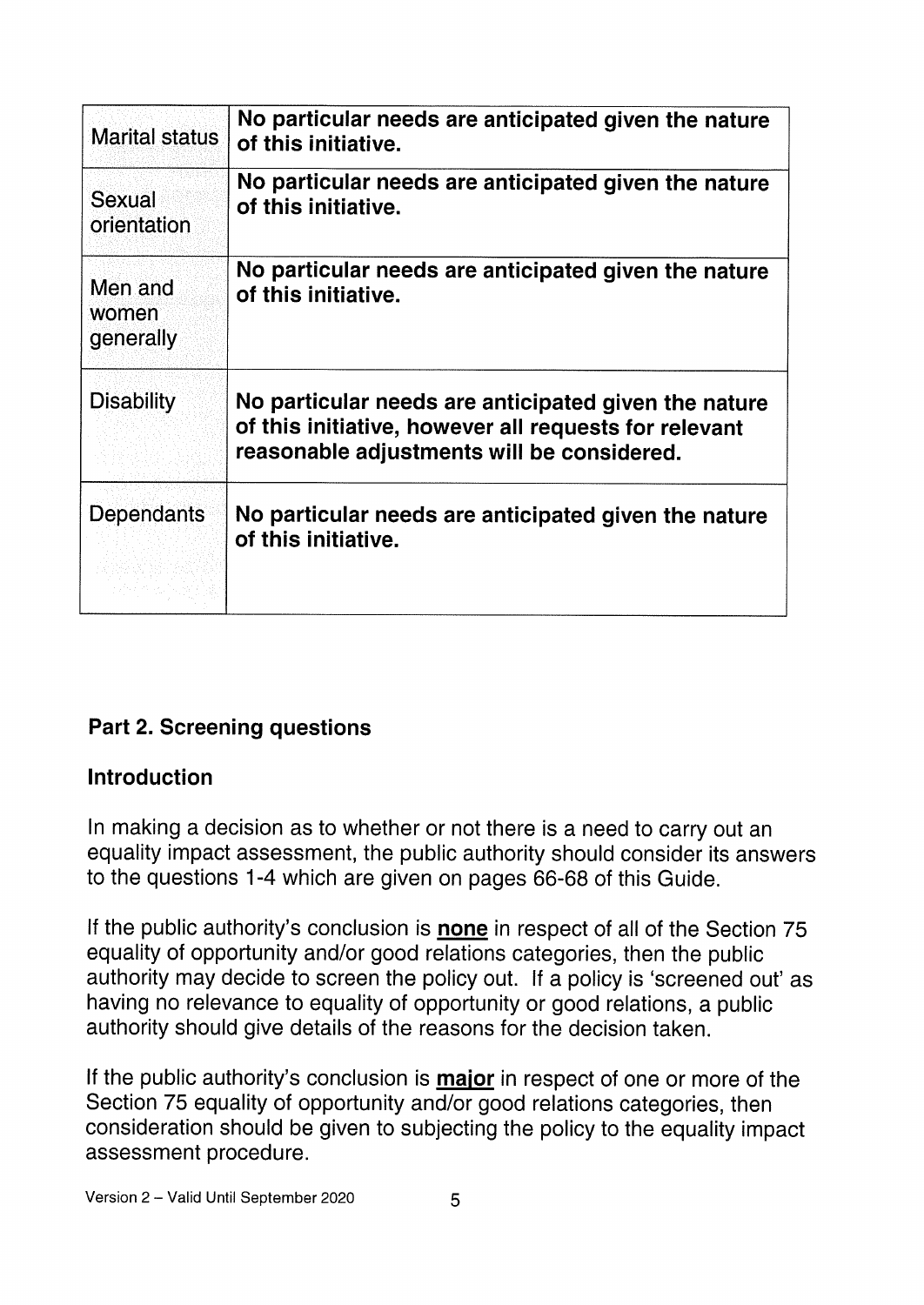If the public authority's conclusion is **minor** in respect of one or more of the Section 75 equality categories and/or good relations categories, then consideration should still be given to proceeding with an equality impact assessment, or to:

- measures to mitigate the adverse impact; or
- the introduction of an alternative policy to better promote equality of opportunity and/or good relations.

# In favour of a 'major' impact

- a) The policy is significant in terms of its strategic importance;
- b) Potential equality impacts are unknown, because, for example, there is insufficient data upon which to make an assessment or because they are complex, and it would be appropriate to conduct an equality impact assessment in order to better assess them;
- c) Potential equality and/or good relations impacts are likely to be adverse or are likely to be experienced disproportionately by groups of people including those who are marginalised or disadvantaged;
- d) Further assessment offers a valuable way to examine the evidence and develop recommendations in respect of a policy about which there are concerns amongst affected individuals and representative groups, for example in respect of multiple identities;
- e) The policy is likely to be challenged by way of judicial review;
- f) The policy is significant in terms of expenditure.

# In favour of 'minor' impact

- a) The policy is not unlawfully discriminatory and any residual potential impacts on people are judged to be negligible;
- b) The policy, or certain proposals within it, are potentially unlawfully discriminatory, but this possibility can readily and easily be eliminated by making appropriate changes to the policy or by adopting appropriate mitigating measures;
- c) Any asymmetrical equality impacts caused by the policy are intentional because they are specifically designed to promote equality of opportunity for particular groups of disadvantaged people;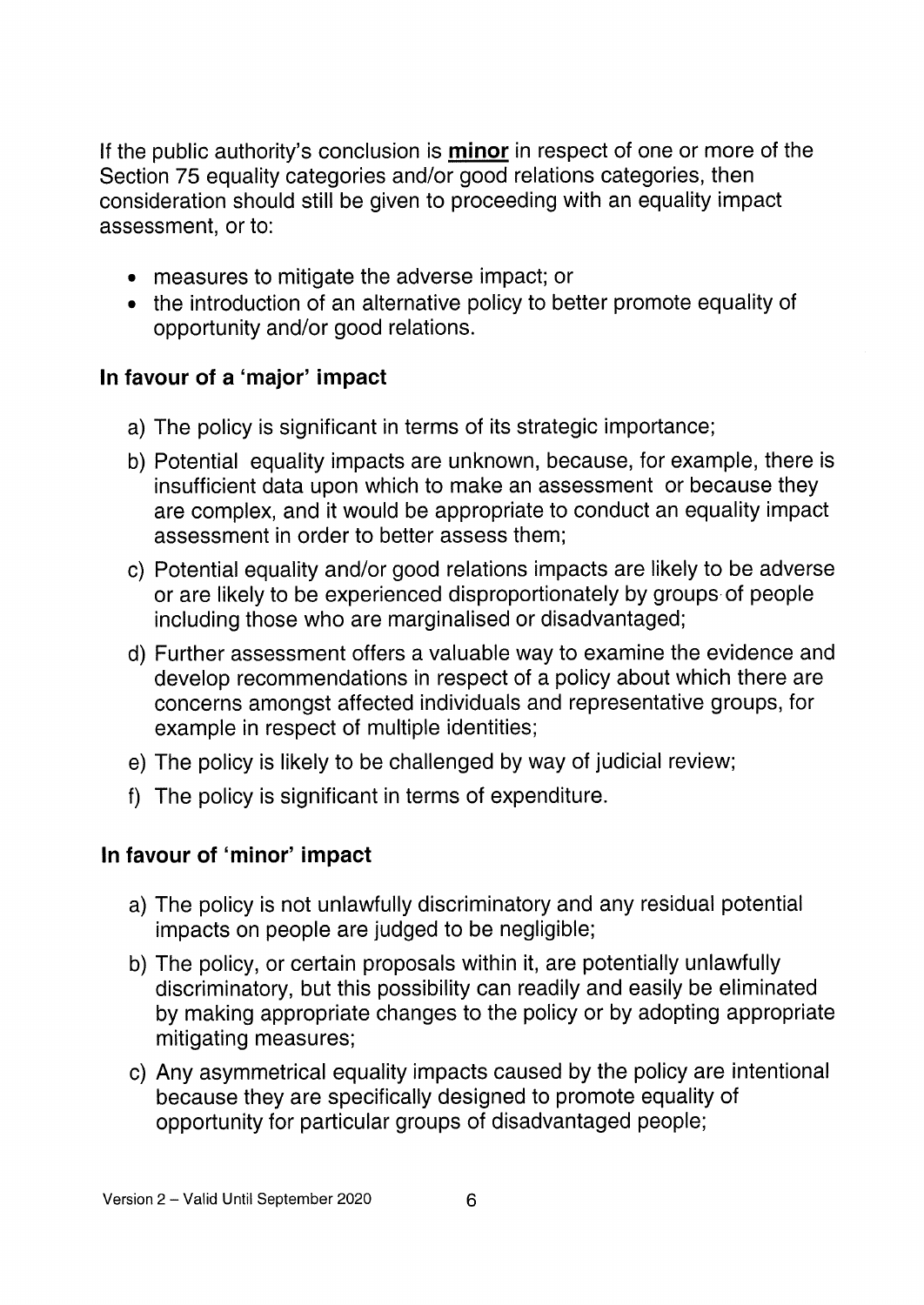d) By amending the policy there are better opportunities to better promote equality of opportunity and/or good relations.

#### In favour of none

- a) The policy has no relevance to equality of opportunity or good relations.
- b) The policy is purely technical in nature and will have no bearing in terms of its likely impact on equality of opportunity or good relations for people within the equality and good relations categories.

Taking into account the evidence presented above, consider and comment on the likely impact on equality of opportunity and good relations for those affected by this policy, in any way, for each of the equality and good relations categories, by applying the screening questions given overleaf and indicate the level of impact on the group i.e. minor, major or none.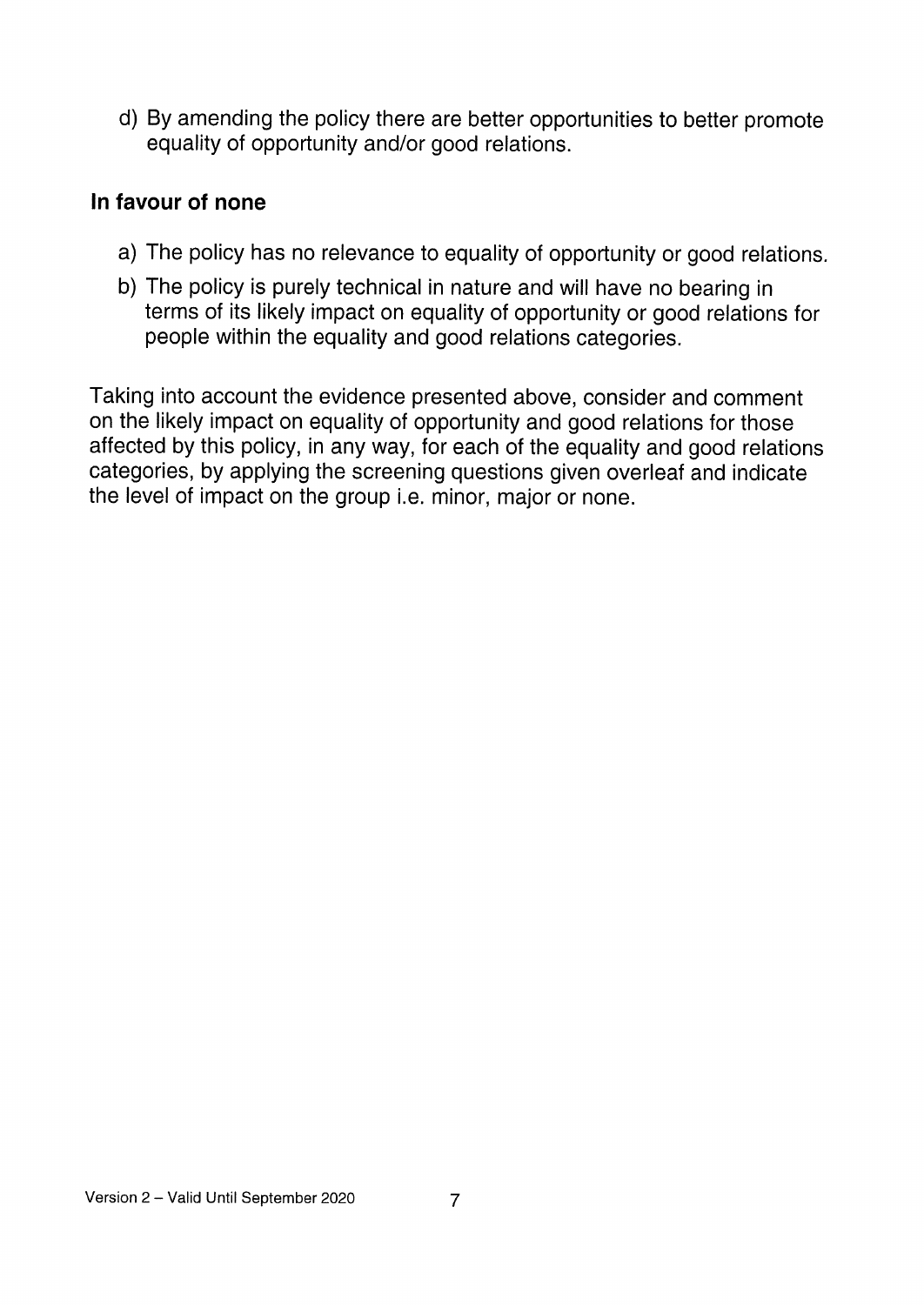# Screening questions

| 1 What is the likely impact on equality of opportunity for those affected<br>by this policy, for each of the Section 75 equality categories?<br>minor/major/none |                          |                                      |
|------------------------------------------------------------------------------------------------------------------------------------------------------------------|--------------------------|--------------------------------------|
| Section 75<br>category                                                                                                                                           | Details of policy impact | Level of impact?<br>minor/major/none |
| Religious<br>belief                                                                                                                                              |                          | <b>None</b>                          |
| <b>Political</b><br>opinion                                                                                                                                      |                          | <b>None</b>                          |
| Racial<br>group                                                                                                                                                  |                          | <b>None</b>                          |
| Age                                                                                                                                                              |                          | <b>None</b>                          |
| <b>Marital</b><br>status                                                                                                                                         |                          | <b>None</b>                          |
| <b>Sexual</b><br>orientation                                                                                                                                     |                          | None                                 |
| Men and<br>women<br>generally                                                                                                                                    |                          | <b>None</b>                          |
| <b>Disability</b>                                                                                                                                                |                          | None                                 |
| <b>Dependants</b>                                                                                                                                                |                          | <b>None</b>                          |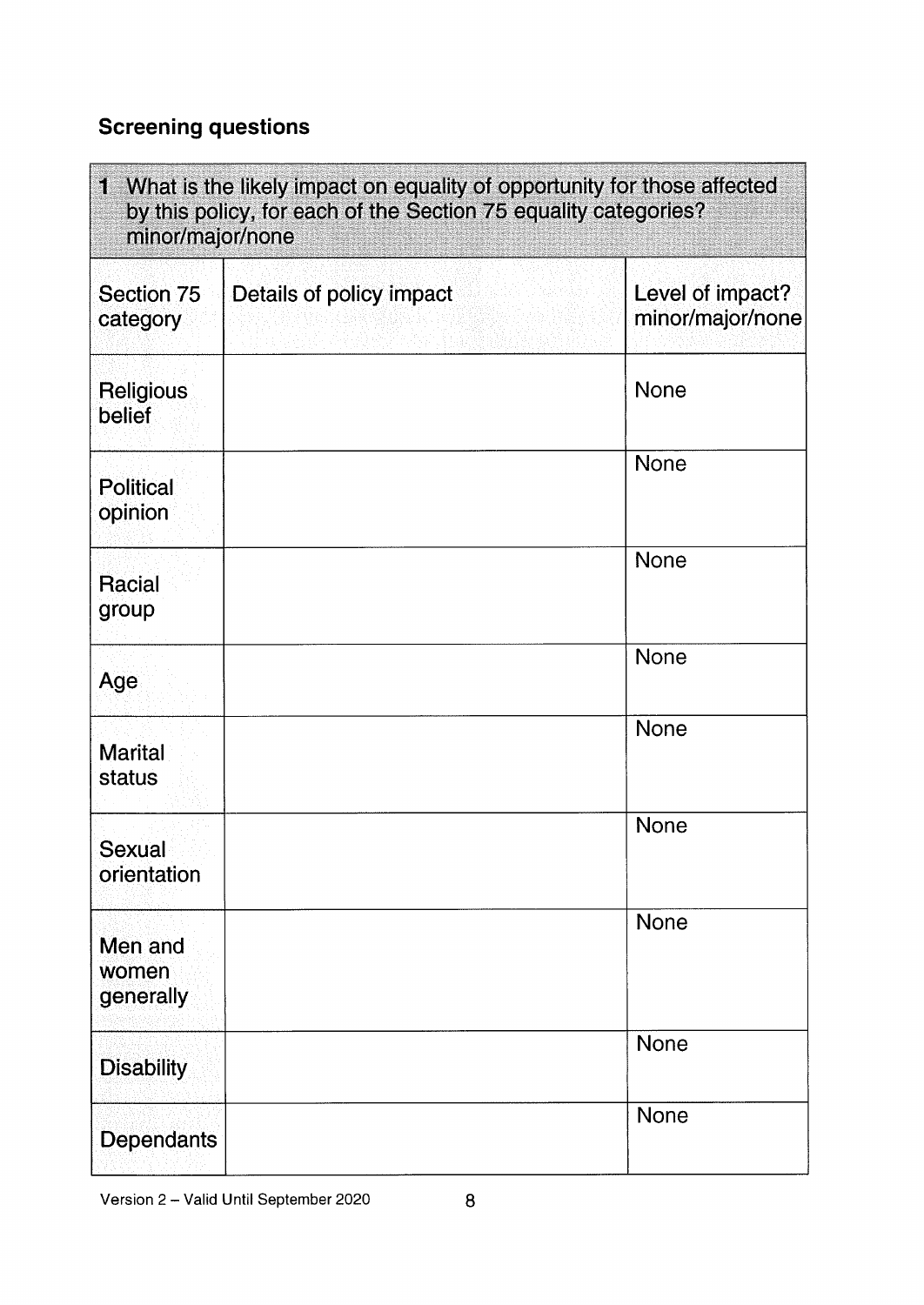| $\mathcal{D}_\mathbf{a}$<br>Are there opportunities to better promote equality of opportunity for<br>people within the Section 75 equalities categories? |                         |                                                             |  |
|----------------------------------------------------------------------------------------------------------------------------------------------------------|-------------------------|-------------------------------------------------------------|--|
| Section 75<br>category                                                                                                                                   | If Yes, provide details | If No, provide reasons                                      |  |
| Religious<br>belief                                                                                                                                      |                         | No, given the<br>international focus of this<br>initiative. |  |
| <b>Political</b><br>opinion                                                                                                                              |                         | No, given the<br>international focus of this<br>initiative. |  |
| Racial<br>group                                                                                                                                          |                         | No, given the<br>international focus of this<br>initiative. |  |
| Age                                                                                                                                                      |                         | No, given the<br>international focus of this<br>initiative. |  |
| <b>Marital</b><br>status                                                                                                                                 |                         | No, given the<br>international focus of this<br>initiative. |  |
| Sexual<br>orientation                                                                                                                                    |                         | No, given the<br>international focus of this<br>initiative  |  |
| Men and<br>women<br>generally                                                                                                                            |                         | No, given the<br>international focus of this<br>initiative. |  |
| <b>Disability</b>                                                                                                                                        |                         | No, given the<br>international focus of this<br>initiative. |  |
| <b>Dependants</b>                                                                                                                                        |                         | No, given the<br>international focus of this<br>initiative. |  |

<u> La provincia de la provincia de la provincia de la provincia de la provincia de la provincia de la provincia </u>

**Communist**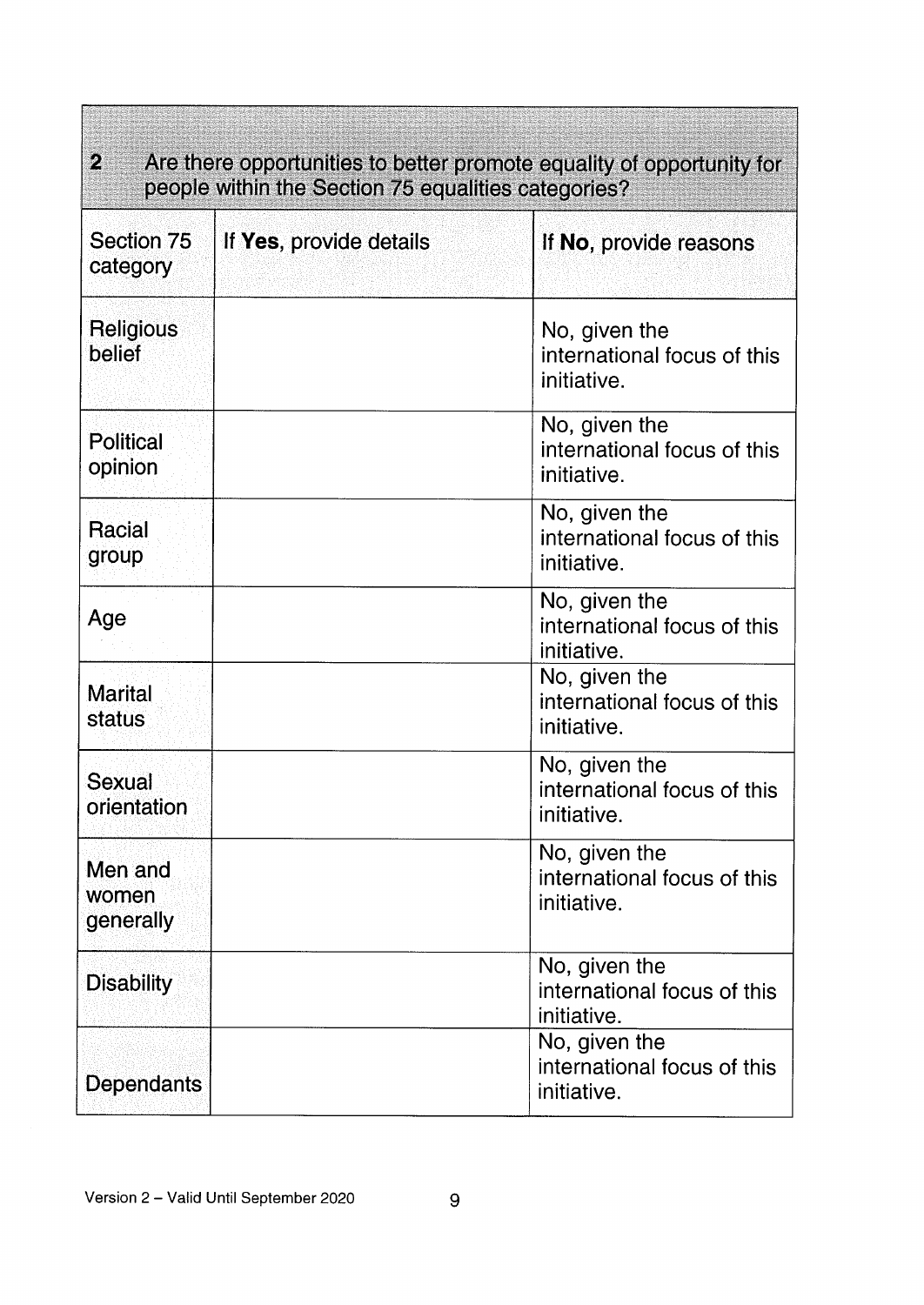| 3 To what extent is the policy likely to impact on good relations between<br>people of different religious belief, political opinion or racial group?<br>minor/major/none |                          |                                     |
|---------------------------------------------------------------------------------------------------------------------------------------------------------------------------|--------------------------|-------------------------------------|
| Good<br>relations<br>category                                                                                                                                             | Details of policy impact | Level of impact<br>minor/major/none |
| Religious<br>belief                                                                                                                                                       |                          | <b>None</b>                         |
| Political<br>opinion                                                                                                                                                      |                          | <b>None</b>                         |
| Racial<br>group                                                                                                                                                           |                          | <b>None</b>                         |

| 4 Are there opportunities to better promote good relations between<br>people of different religious belief, political opinion or racial group? |                         |                                                                |
|------------------------------------------------------------------------------------------------------------------------------------------------|-------------------------|----------------------------------------------------------------|
| Good<br>relations<br>category                                                                                                                  | If Yes, provide details | If No, provide reasons                                         |
| <b>Religious</b><br>belief                                                                                                                     |                         | This is not envisaged<br>given the nature of the<br>programme. |
| <b>Political</b><br>opinion                                                                                                                    |                         | This is not envisaged<br>given the nature of the<br>programme. |
| Racial<br>group                                                                                                                                |                         | This is not envisaged<br>given the nature of the<br>programme. |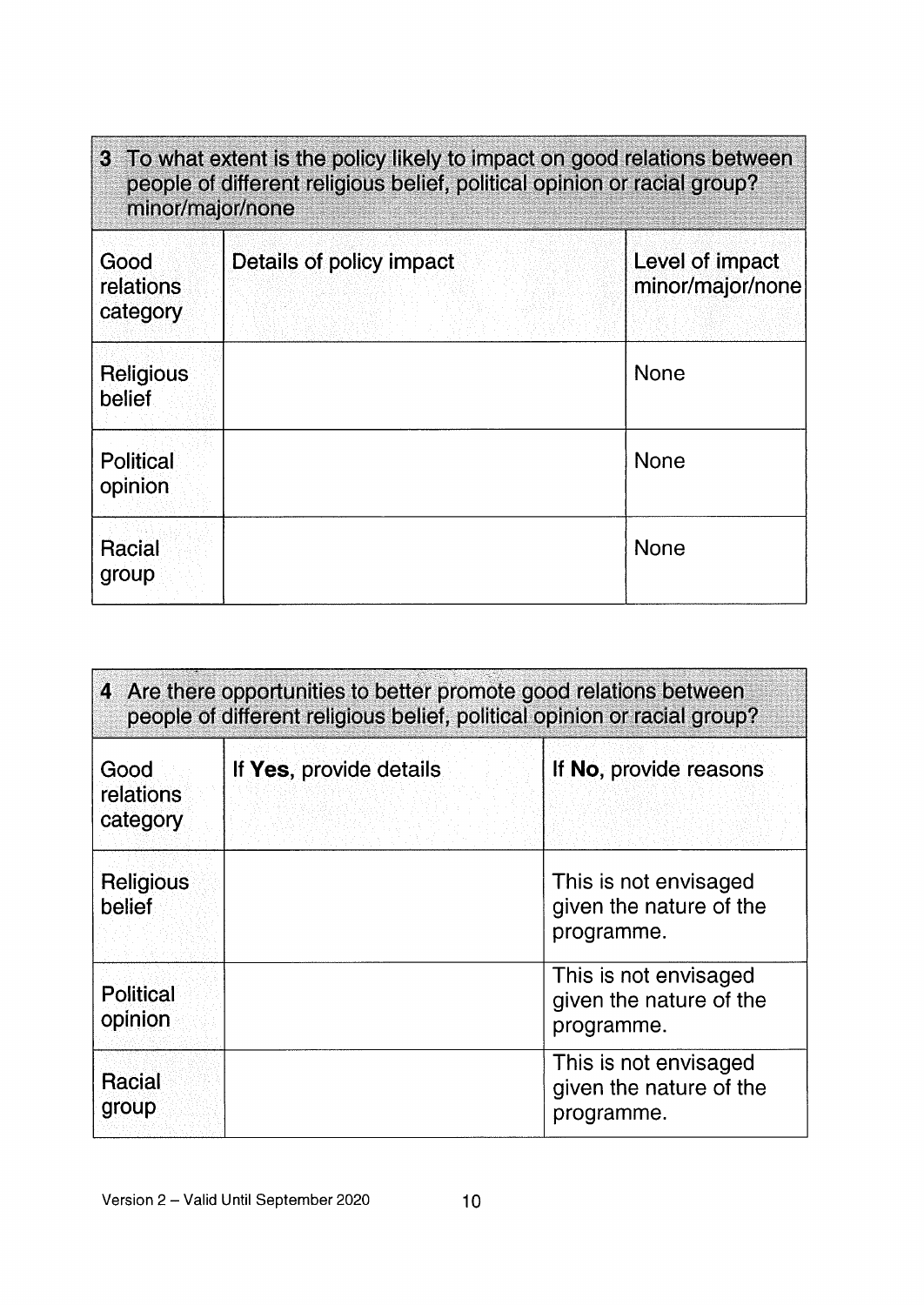# Additional considerations

## Multiple identity

Generally speaking, people can fall into more than one Section <sup>75</sup> category. Taking this into consideration, are there any potential impacts of the policy/decision on people with multiple identities? (For example; disabled minority ethnic people; disabled women; young Protestant men; and young lesbians, gay and bisexual people).

Provide details of data on the impact of the policy on people with multiple identities. Specify relevant Section 75 categories concerned.

## Part 3. Screening decision

If the decision is not to conduct an equality impact assessment, <sup>p</sup>lease provide details of the reasons.

An EQIA is not considered necessary at this time, however should the programme parameters change we will review this decision.

If the decision is not to conduct an equality impact assessment the public authority should consider if the policy should be mitigated or an alternative policy be introduced.

If the decision is to subject the policy to an equality impact assessment, please provide details of the reasons.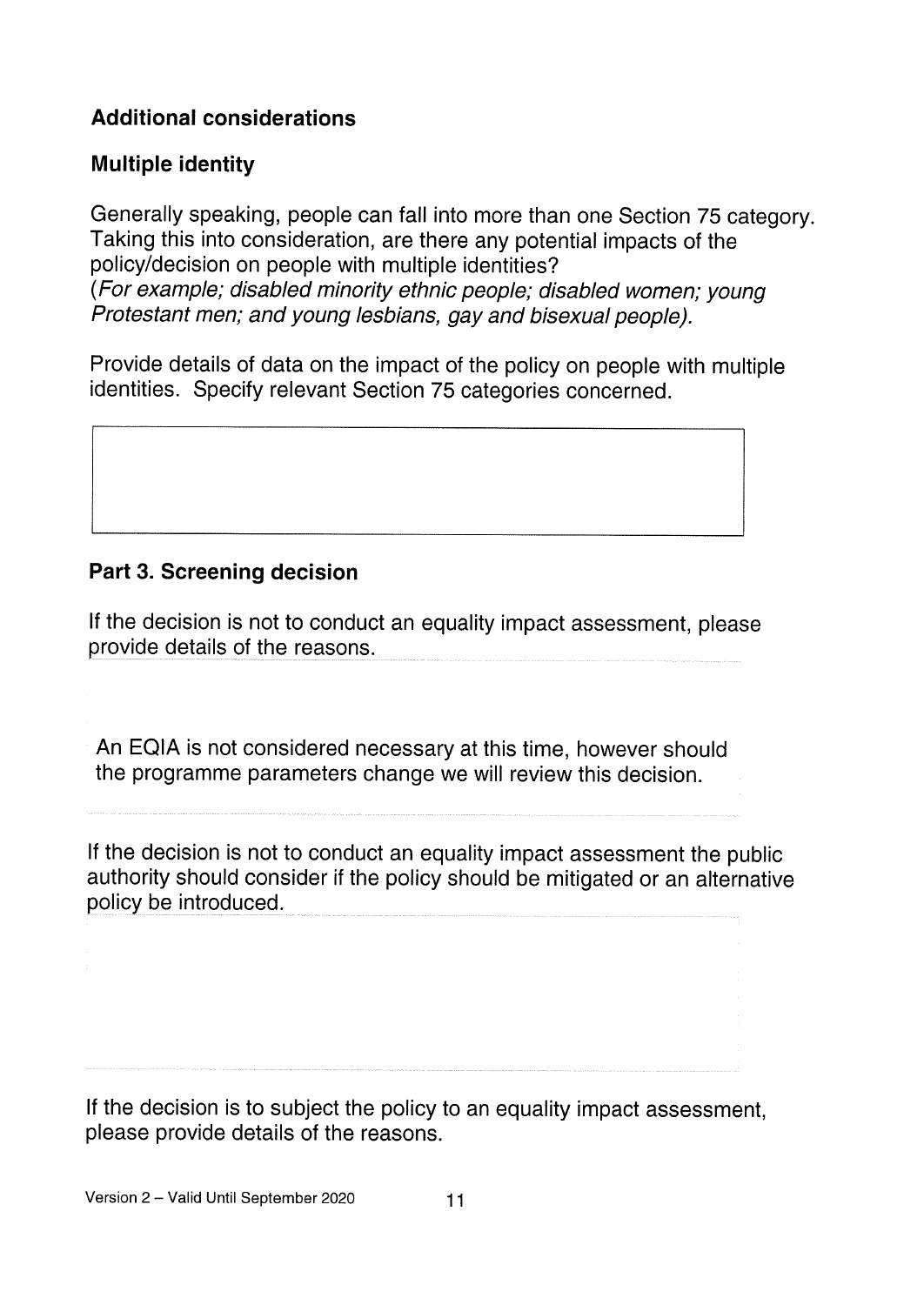All public authorities' equality schemes must state the authority's arrangements for assessing and consulting on the likely impact of policies adopted or proposed to be adopted by the authority on the promotion of equality of opportunity. The Commission recommends screening and equality impact assessment as the tools to be utilised for such assessments. Further advice on equality impact assessment may be found in a separate Commission publication: Practical Guidance on Equality Impact Assessment.

## Mitigation

When the public authority concludes that the likely impact is 'minor' and an equality impact assessment is not to be conducted, the public authority may consider mitigation to lessen the severity of any equality impact, or the introduction of an alternative policy to better promote equality of opportunity or good relations.

Can the policy/decision be amended or changed or an alternative policy introduced to better promote equality of opportunity and/or good relations?

If so, give the **reasons** to support your decision, together with the proposed changes/amendments or alternative policy. N/A

Version 2 – Valid Until September 2020 12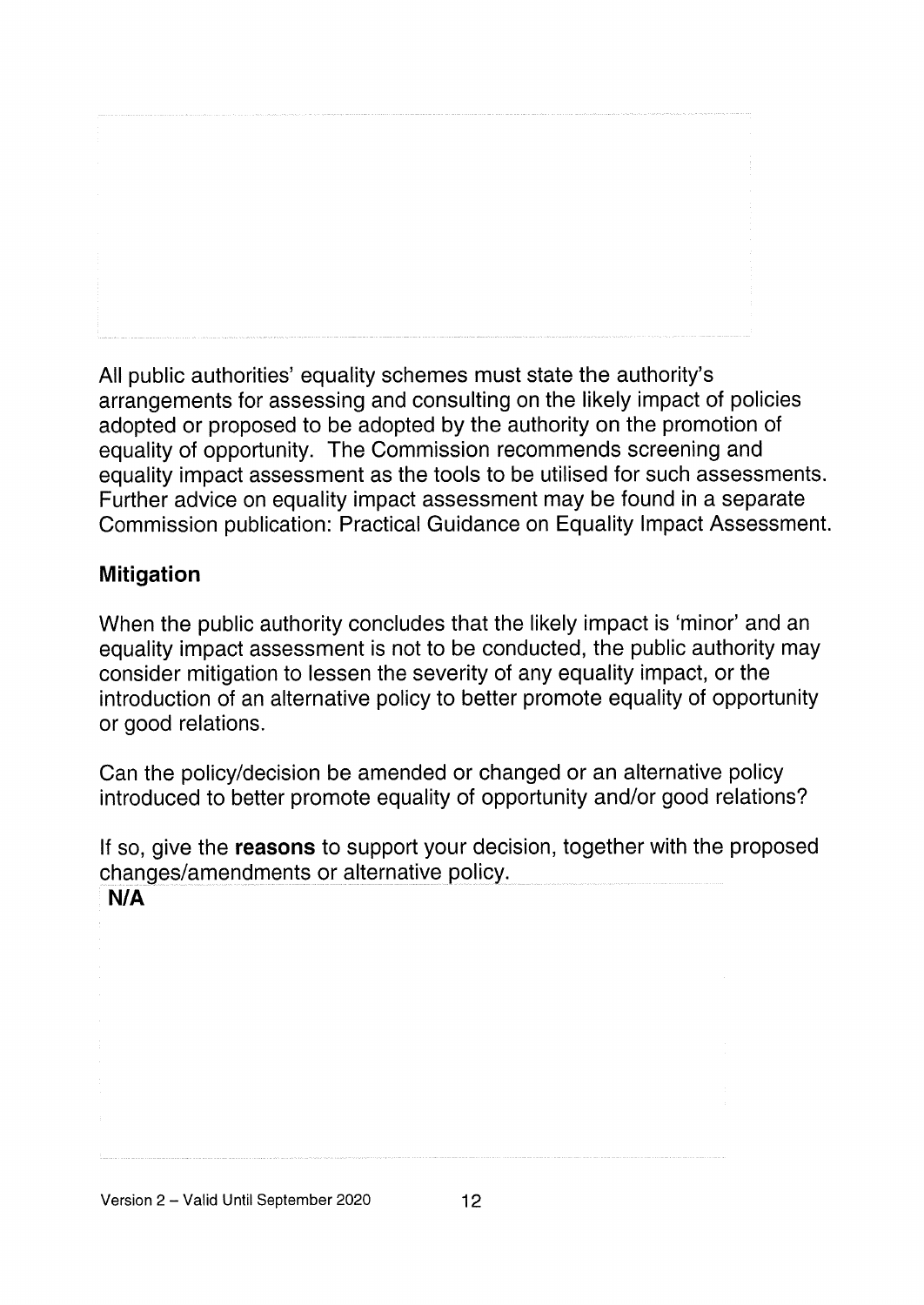# Timetabling and prioritising

Factors to be considered in timetabling and prioritising policies for equality impact assessment.

If the policy has been 'screened in' for equality impact assessment, then <sup>p</sup>lease answer the following questions to determine its priority for timetabling the equality impact assessment.

On <sup>a</sup> scale of 1-3, with <sup>1</sup> being the lowest priority and <sup>3</sup> being the highest, assess the policy in terms of its priority for equality impact assessment.

| <b>Priority criterion</b>                            | <b>Rating</b><br>$(1-3)$ |
|------------------------------------------------------|--------------------------|
| Effect on equality of opportunity and good relations |                          |
| Social need                                          |                          |
| Effect on people's daily lives                       |                          |
| Relevance to a public authority's functions          |                          |

Note: The Total Rating Score should be used to prioritise the policy in rank order with other policies screened in for equality impact assessment. This list of priorities will assist the public authority in timetabling. Details of the Public Authority's Equality Impact Assessment Timetable should be included in the quarterly Screening Report.

Is the policy affected by timetables established by other relevant public authorities?

If yes, please provide details